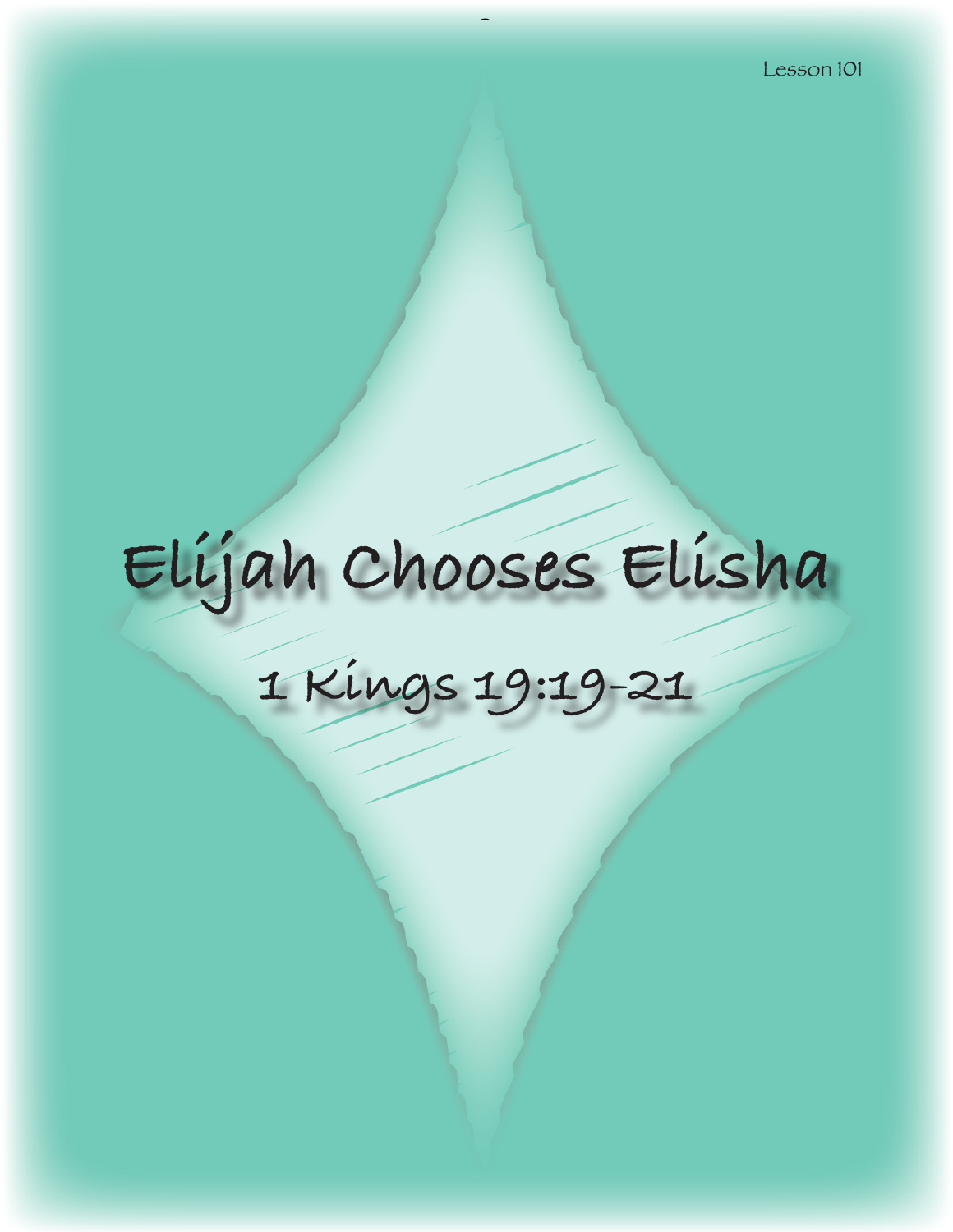# MEMORY VERSE

1 KINGS 19:19

"So he departed from there, and found Elisha the son of Shaphat, who was plowing with twelve yoke of oxen before him."

### WHAT YOU WILL NEED:

A piece of cloth for each pair of children, approximately 2 feet long.

One white handkerchief for each child, one permanent marker, and several multi-colored markers.

# ATTENTION GRABBER!

## Let's Follow the Lord Together

Today, we will be learning about Elijah and Elisha. They followed the Lord together. In this activity, let's see how we can follow the Lord with our friends. This activity will be a variation of a threelegged race. You will need a piece of cloth for each pair of children.

Have the children form partners, then using the piece of cloth, gently tie each child's leg to his or her partner's leg as in a threelegged race. This will be like a three-legged race, except it will be a relay race. Divide the pairs of children into two equal groups (if the number of groups is an odd number then choose one pair to go twice). Have a starting line and have the children race across the room and return. They will then tag the next pair, and they will do the same. Tell the children that they and their partner need to work together to follow your instructions. Encourage the partners to help each other to finish the race.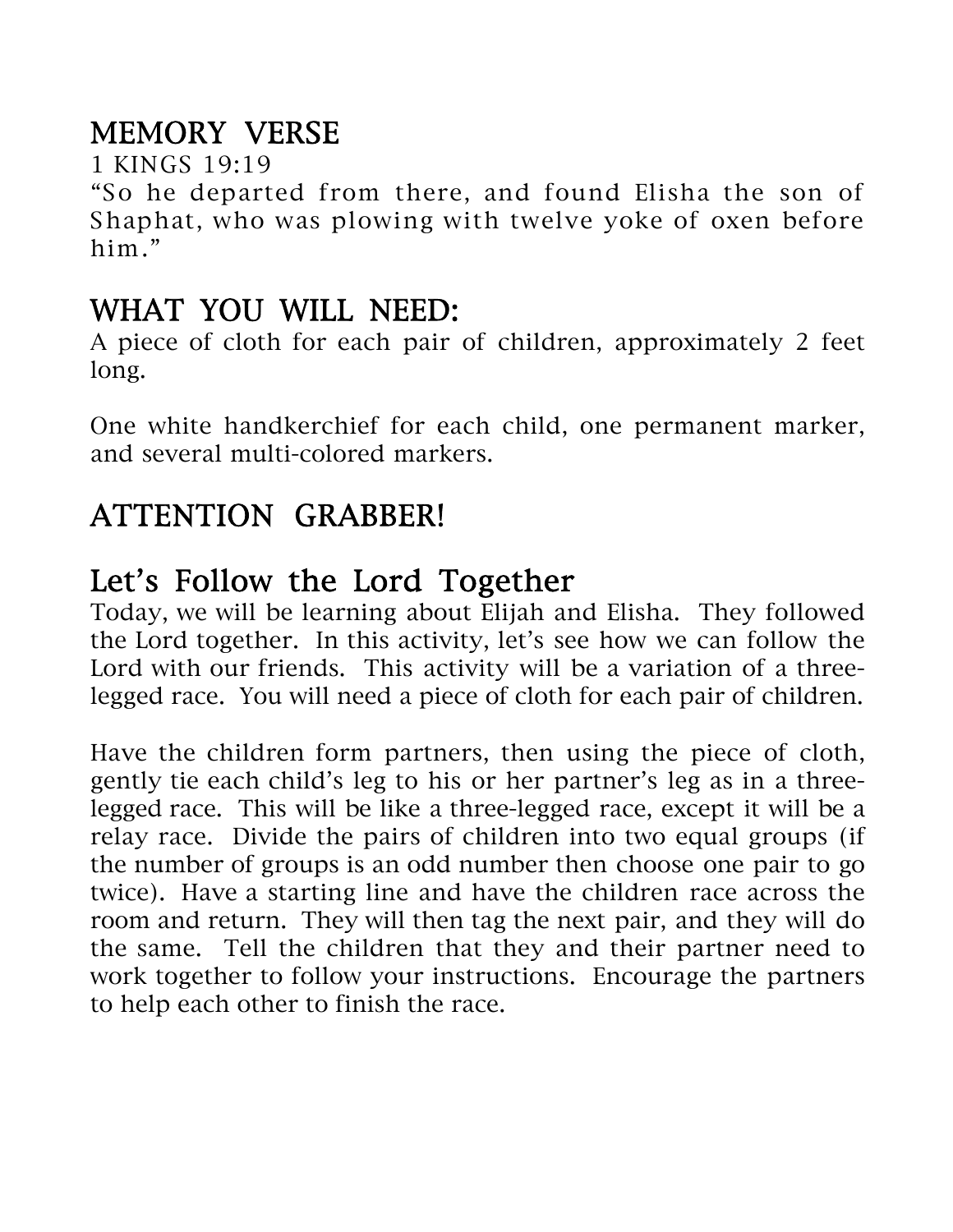Allow the children to complete their race, and then have them sit in a circle and ask the following questions. What was it like racing with a partner? Was it harder or easier? Did it become easier as time went on? How did you help your partner? Explain that Elijah and Elisha both followed the Lord. They were friends and helped each other. We can help our friends to serve the Lord by encouraging them to do what is right. Can you think of some ways that you can encourage your friends to do what is right (read Bible, pray, go to church, etc.)?

# LESSON TIME!

Have you ever wondered what God would have you to do in your life? We might think that great Bible characters like Elijah and Elisha were super-human. We may feel they were able to do so much more for the Lord than we could ever do. Not so! They were people just like us. They were once children who loved to play and, sometimes, be silly. God used them for great things because they were willing to be used. God can use our lives for great things when we are willing to be used. God has wonderful plans for our lives.

In today's lesson, God will call Elisha to replace Elijah as a prophet of God.

#### 1 KINGS 19:19

So he departed from there, and found Elisha the son of Shaphat, who was plowing with twelve yoke of oxen before him, and he was with the twelfth. Then Elijah passed by him and threw his mantle on him.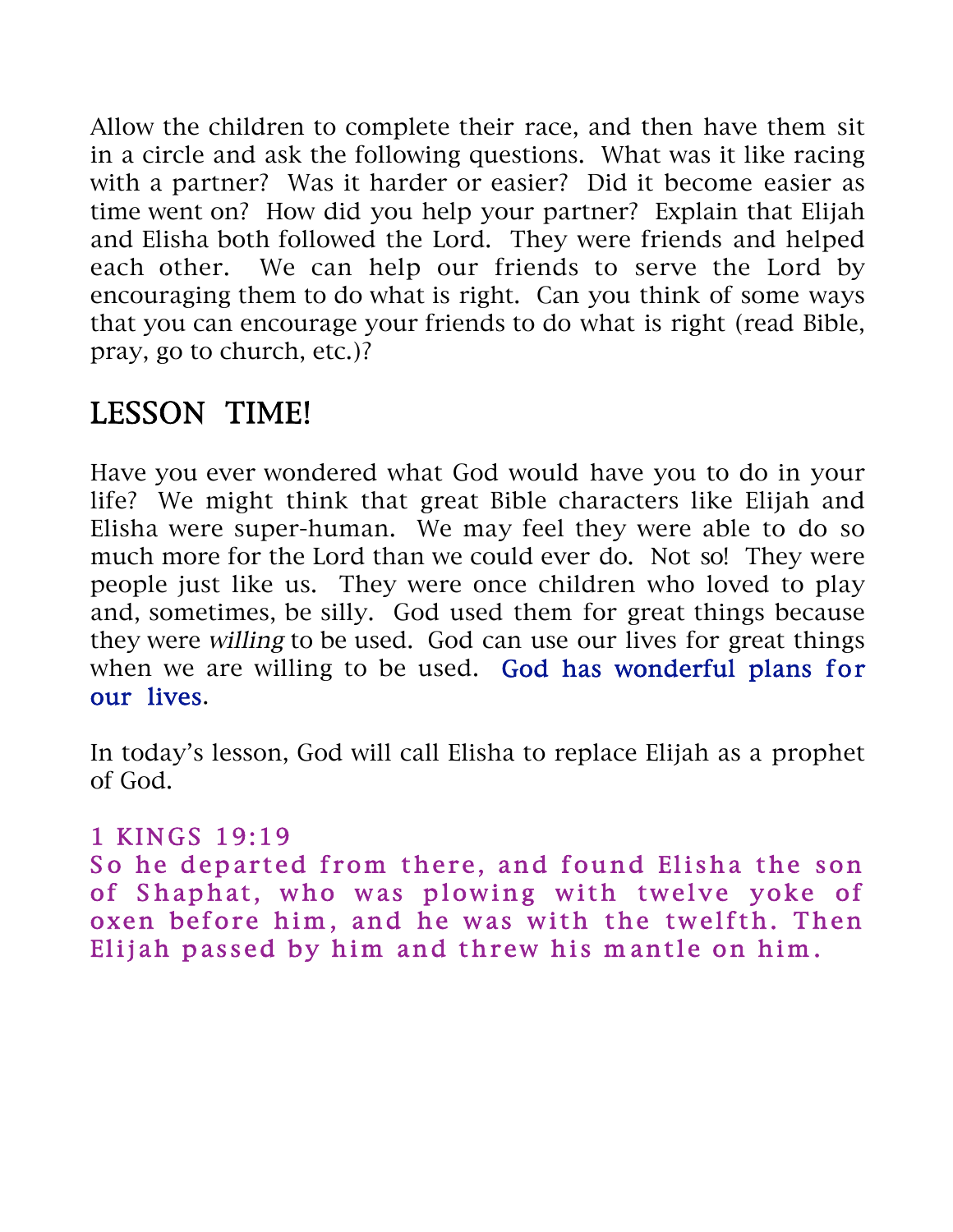Elijah departed from Horeb and found Elisha, (meaning God is Savior) the son of Shaphat at Abel-Meholah, in the Jordan Valley. Note, Elisha was busy working when God called him to the ministry. He was not just sitting around waiting for God to use him.

Elisha's father may have been wealthy, having twelve yoke of oxen, yet Elisha is out working in the field. Those who learn to be diligent and devoted to the tasks God has called them to today, doing whatever they do "…heartily, as to the Lord" (Colossians 3:23), will be those who are best prepared for any ministry God may call them to tomorrow. The work of the ministry requires constant self-sacrifice and tireless devotion to our duties.

How might we as children prepare ourselves to be in the Lord's service? We can obey our parents, be careful to do all of our chores around the home as unto the Lord, do our best in school, serve others, and tell others about Jesus. As we learn to be faithful in all of these things, the small tasks we are called to do now, the Lord will continue to bless us and use us for greater things. God has wonderful plans for our lives.

When Elijah cast his mantle, the insignia of his office, upon Elisha, it was the call to the office of prophet. Though a mantle was simply a piece of clothing that went over Elijah's shoulders, it meant that Elijah had the call of a prophet on his life. By casting his mantle onto Elisha, Elijah made it clear that the calling of God to be a prophet was now being passed on to Elisha. Some have commented that as Elisha plowed his earthly field with his 12 pair of oxen, he was now to plow the spiritual field of the 12 tribes of Israel.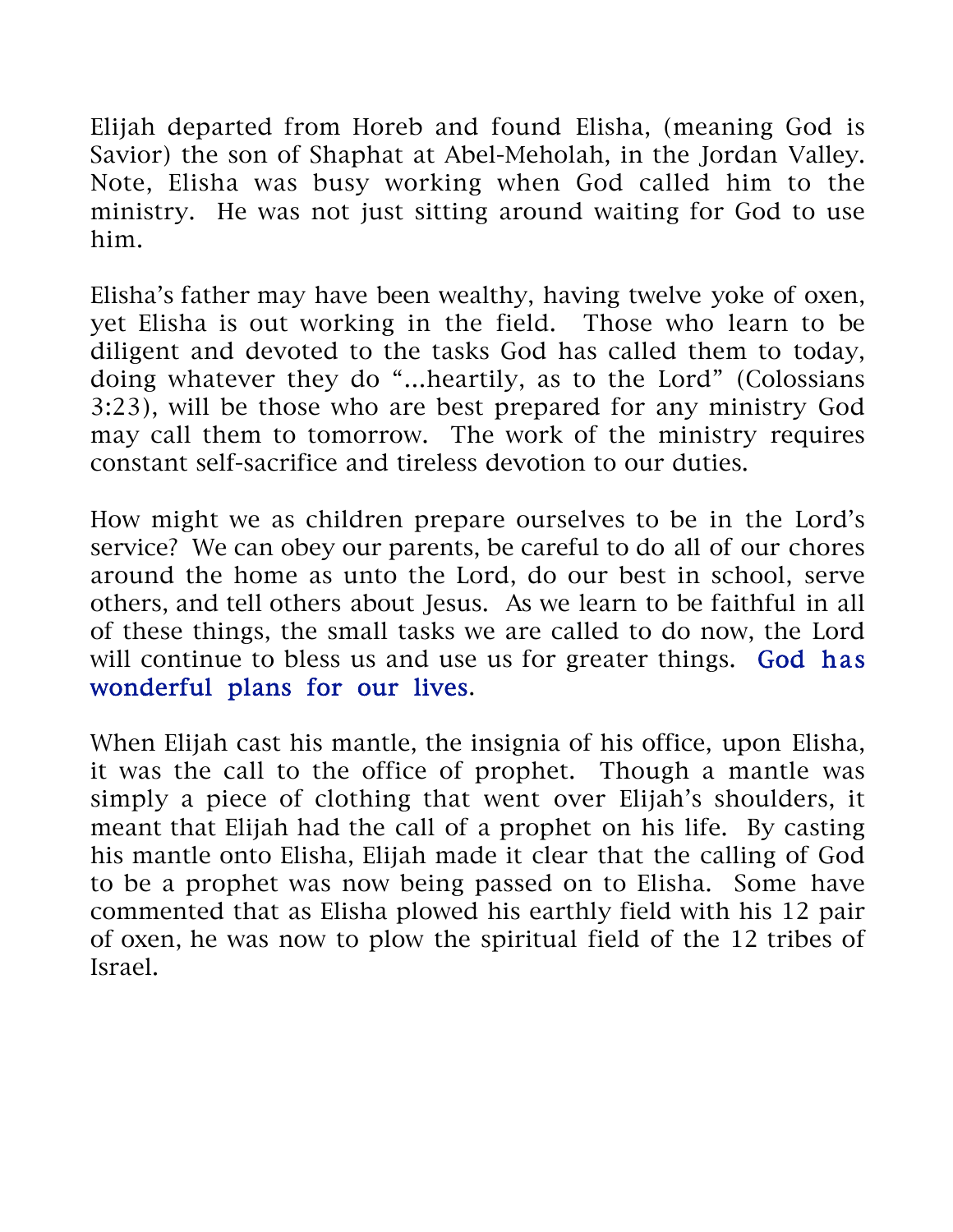For Elisha, this call would mean a drastic lifestyle change. He would leave the farm and everything he had become familiar with to become engaged in the work of the ministry. 2 Timothy 2:4 tells us that the servant of Jesus Christ must not "entangle himself with the affairs of this life." What are we willing to give up to follow God's call upon our lives?

#### 1 KINGS 19:20

And he left the oxen and ran after Elijah, and said, "Please let me kiss my father and my mother, and then I will follow you." And he said to him, "Go back again, for what have I done to you?"

Elisha, understanding what was meant when Elijah gave him his mantle, left the oxen standing, ran after Elijah and said to him, "let me kiss my father and my mother, then I will follow you." In other words, "Let me tell my parents good-bye before I leave to join you in your ministry."

Elisha showed humility by asking permission of his mentor. He was not delaying his obedience to the call; he was a loving son. Actually his readiness to break the ties that might hold him back was proof of his obedience to his call. Perhaps Elijah's question, "…what have I done to you" was to prompt Elisha to be sure he had counted the cost of God's call upon his life.

When the Lord calls us to His work, we should be ready to "go." Let us be praying now that the Lord will reveal His plans and purposes to us and prepare us for the time He calls us to "go." God has wonderful plans for our lives.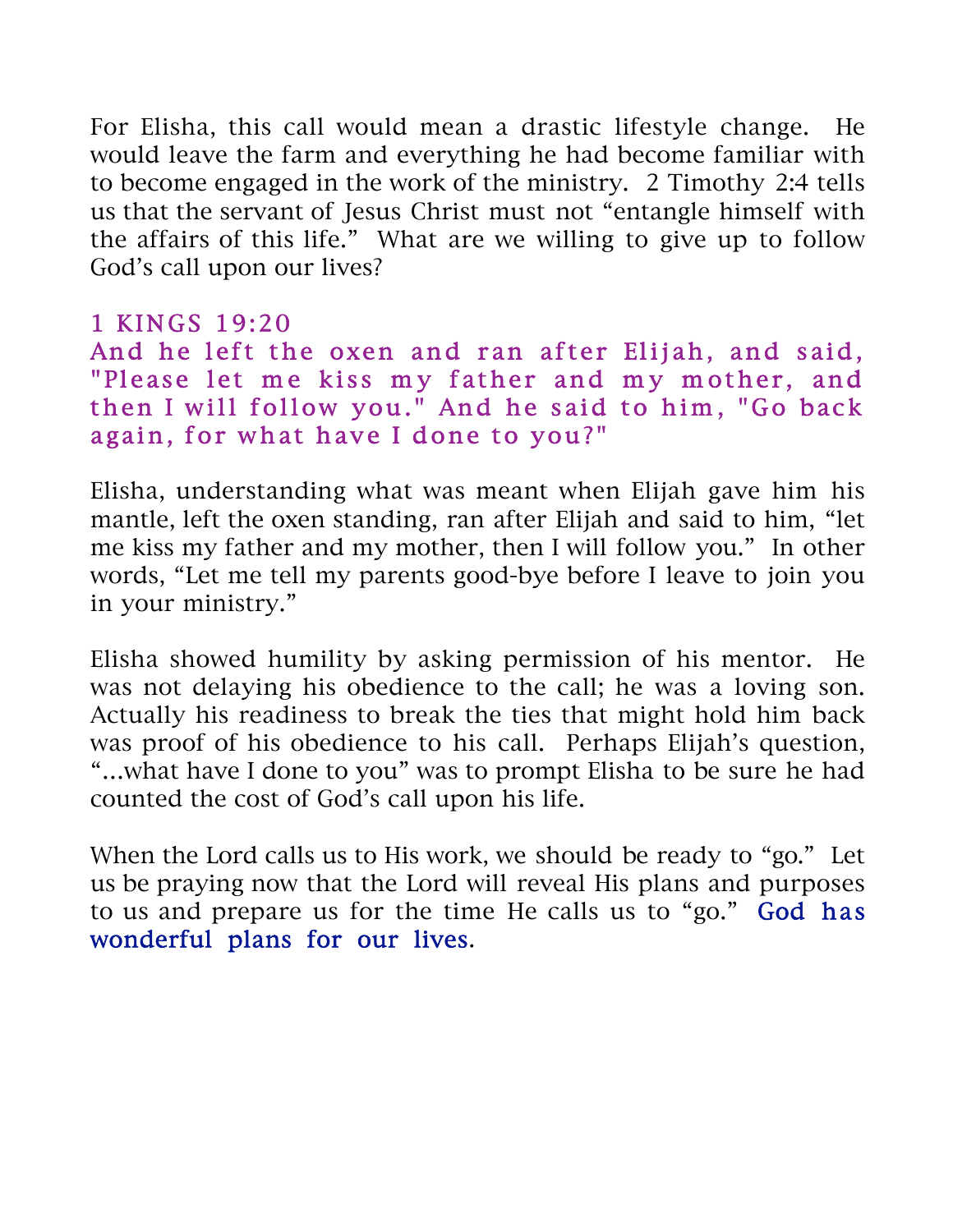# Who Will You Follow?

Before you begin this activity, set up an obstacle course, using books, tables, chairs, wastebaskets, etc. Have the children get back into the same pairs from the previous activity. Have one child be the leader and the other child, the follower. The follower will have the cloth gently tied over their eyes as a blindfold so that they cannot see. The job of the leader will be to guide their partner through the obstacle course successfully.

Allow all of the children to have a turn going through the course. Take turns as to who can be the leader. After everyone has had a turn, have the children gather together. Ask the children to share their experiences. As the follower, was it easy to get from one place to another? As the leader, was it easy to give directions? Is it easy for us to follow the Lord when we do not always understand or see what is ahead? Do you think it was easy or hard for Elisha to leave everything and follow Elijah? What if Jesus asks us to forsake all and follow Him? We will have to rely on Him like our blindfolded person had to rely on their leader to get them through the path.

#### 1 KINGS 19:21

So Elisha turned back from him, and took a yoke of oxen and slaughtered them and boiled their flesh, using the oxen's equipment, and gave it to the people, and they ate. Then he arose and followed Elijah, and became his servant.

Here we see Elisha rejoicing in God by offering up a sacrifice. Perhaps, it also gave a closure to his previous profession. When we are called, we must renounce every other interest or distraction from our lives. Responding to God's call, Elisha then followed Elijah. He became a servant, for the time being, ministering to Elijah.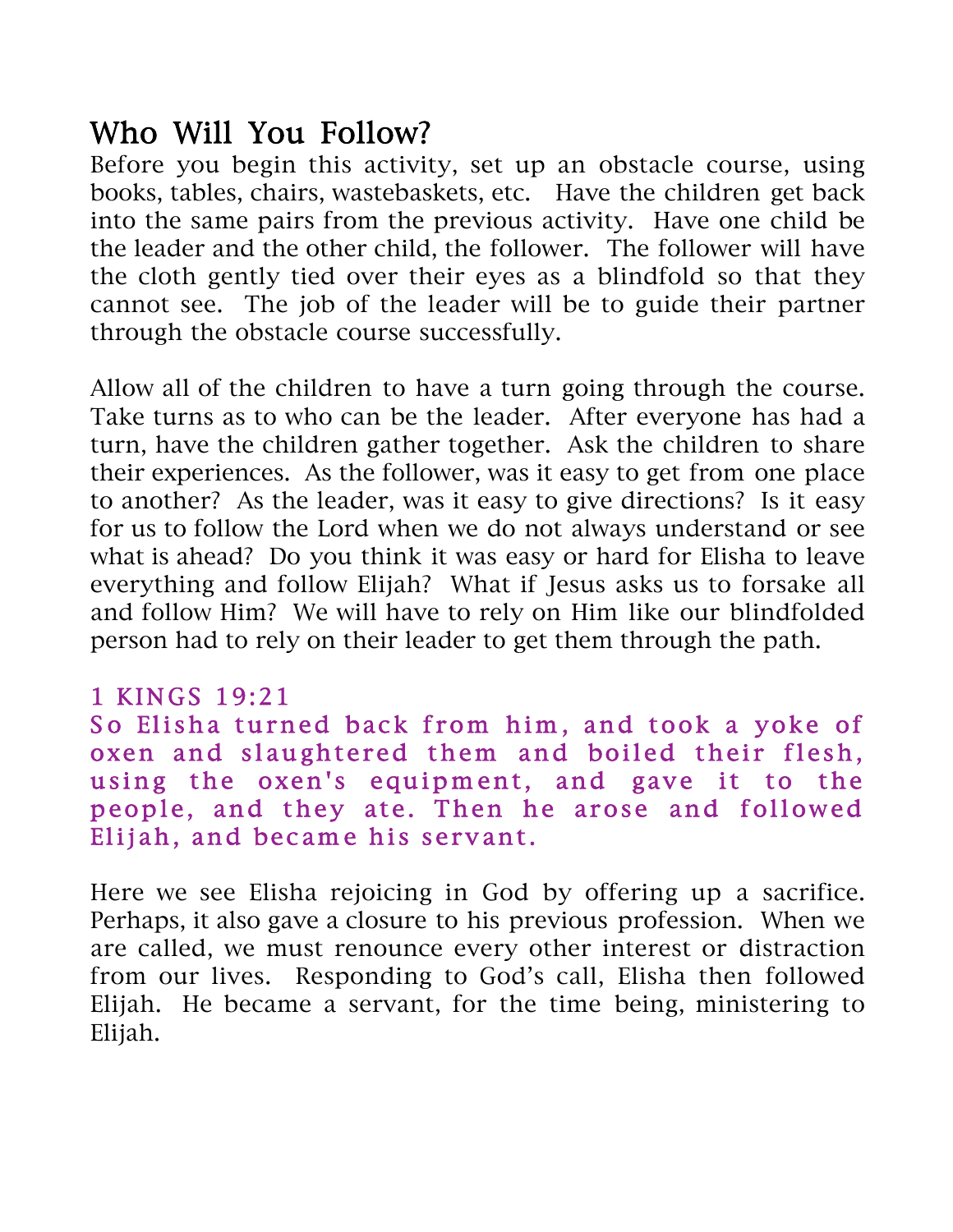Though Elisha would be greatly used by God, now he was to be a servant to Elijah. The greatest of men must first become the greatest of servants (Matthew 23:11). How do we view God's calling upon our lives? Do we desire to be out in front, or are we willing to be the servant of all? God's preparation often puts us in the background for a time to learn about God, His ways, and true servant hood.

Elisha's response to God's call is a good example for us. He was hard at work when he was called; he gave up everything (his profession, his family, his comforts) to answer God's call for his life. Are we faithful in the things that God has us to do now? Are we willing to give up comforts and present ties to answer His call? Are we looking forward to seeing God's will and plan accomplished in our lives? Are we willing to be a servant and lay down our lives for others?

Again, God is not looking for super-human people to do His work and accomplish His purposes. He is looking for those who are willing. Our lives can be as exciting as Elijah's or Elisha's as we answer God's call and allow Him to fulfill His purposes in us. God has wonderful plans for our lives..

# Mini Mantles

For this craft/activity you will need one white handkerchief for each child, one permanent marker, and several multi-colored markers. Using the permanent marker before class write out Jeremiah 29:11, "'For I know the plans I have for you,' says the LORD. 'They are plans for good and not for disaster, to give you a future and a hope.'" Give one to each child (just for fun you could go by each child and cast the "mini-mantle" onto each child). Next give the children markers and allow them to draw a picture of what they think God will use them to do. It could be a future career, a special ministry, or just serving in some special way.